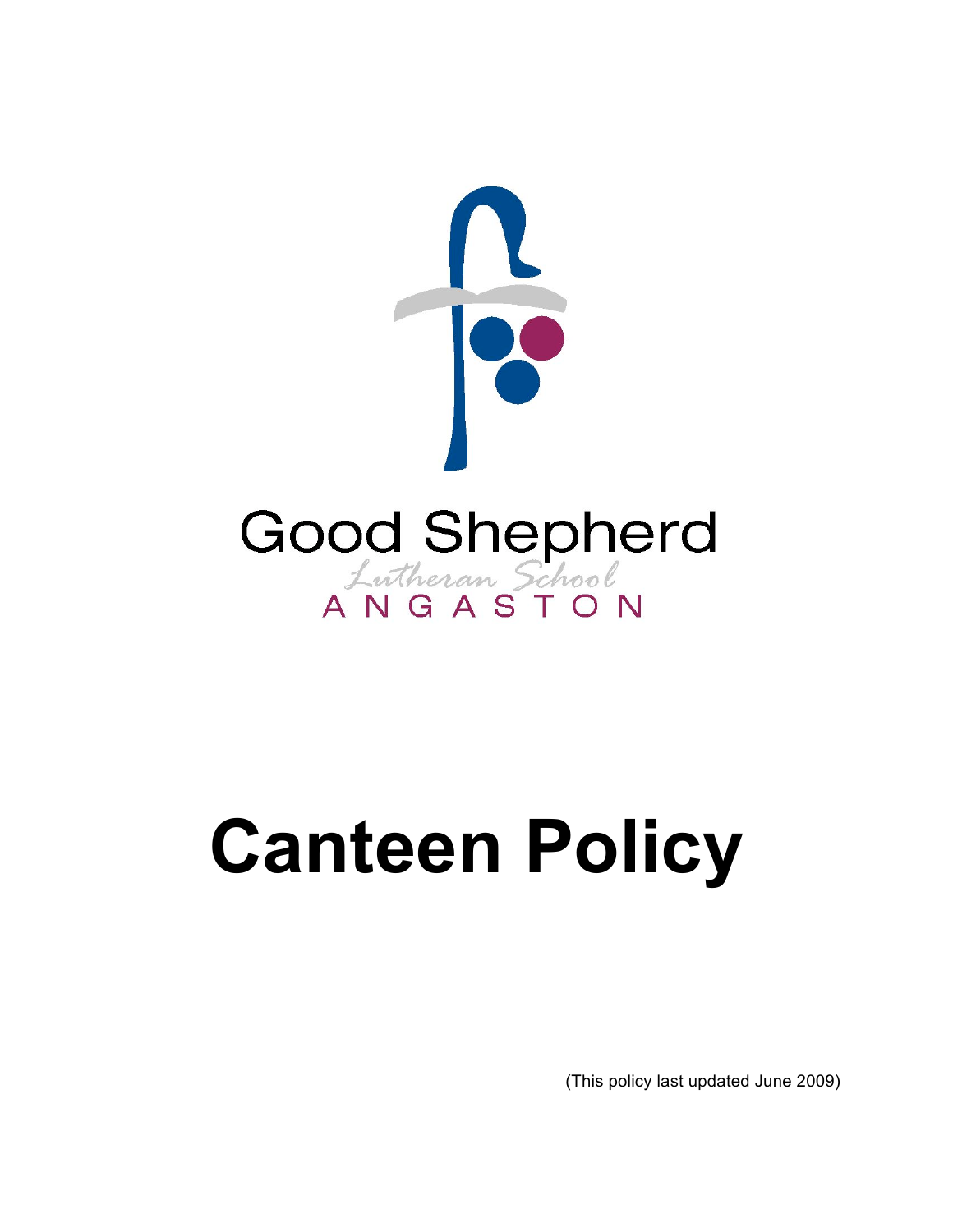## **Rational**

Good Shepherd Lutheran School aspires to provide best practice in all of its programs. In regard to school canteen and the food we provide to students and the messages about healthy foods, we believe the 'Right Bite' program for schools in South Australia is the current standard.

## **Aims**

The *Right Bite* strategy assists South Australian schools and preschools to select food and drink to promote healthy eating.

The *Right Bite* strategy was developed from the *Eat Well SA Healthy Eating Guidelines for Schools and Preschools* (also referred to as *Healthy Eating Guidelines*) which was released to all schools and preschools in 2004 to educate young children and students about healthy eating and to ensure that healthy food and drink choices are provided in SA schools and preschools.

*Right Bite* builds upon *Section 3: Food Supply*, and directly supports all other sections of *Healthy Eating Guidelines*, requiring a whole school or preschool approach for best practice.

*Right Bite* and *Healthy Eating Guidelines* are based upon the Dietary *Guidelines for Children and Adolescents in Australia* and *The Australian Guide to Healthy Eating* which have guided all states in developing healthy food and drink supply strategies since 2004.

*Right Bite* uses a coloured spectrum of **GREEN**, **AMBER** or **RED** to classify food and drinks according to their nutritional value and supports schools and preschools to meet the State Government deadline of removing junk food from school canteens and vending machines.

right bite

for schools and preschools